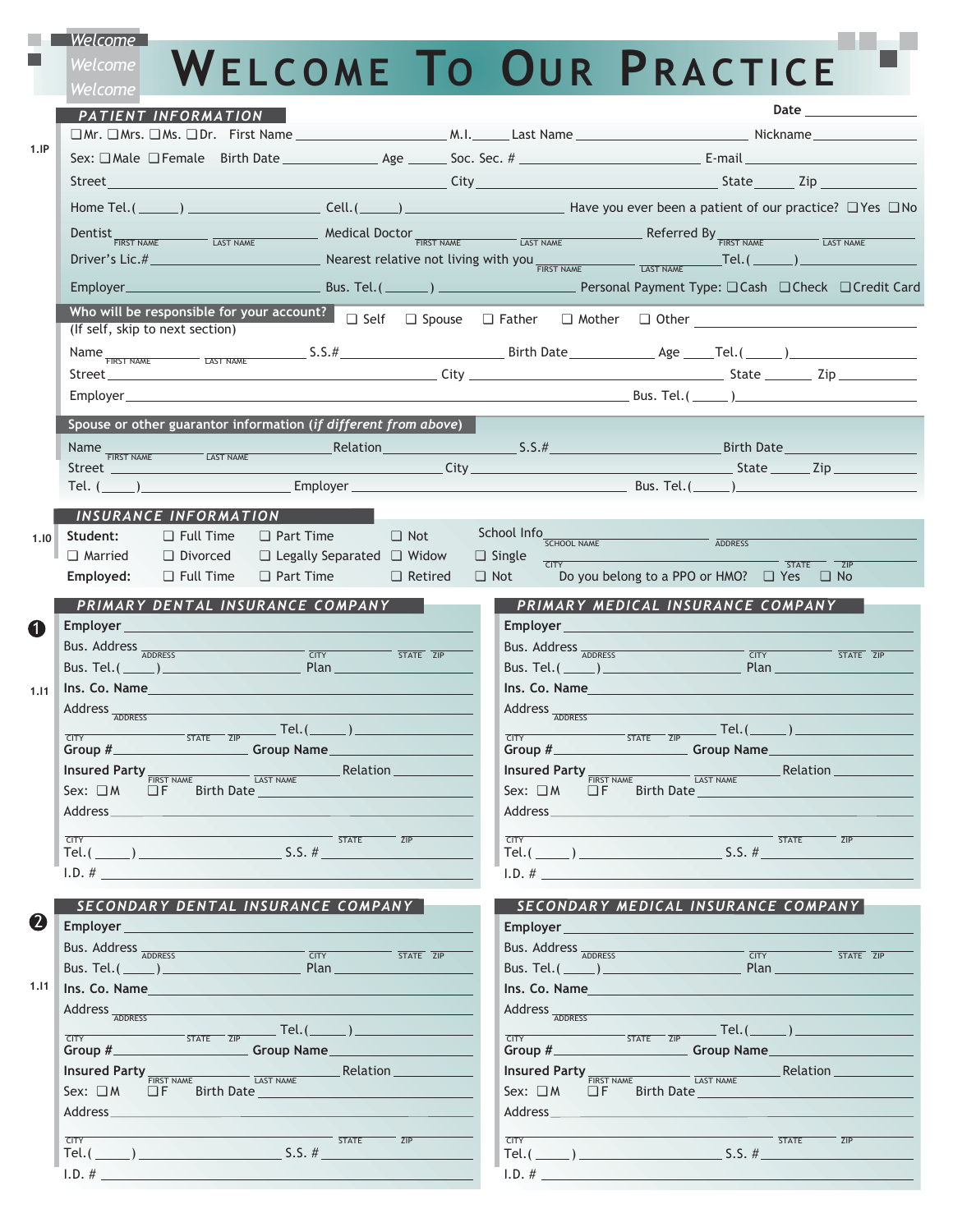## *HEALTH HISTORY*

**To our patients:** Although oral surgeons primarily treat the area in and around your mouth, your mouth is a part of your entire body. Health problems that you may have or medication that you may be taking, could have an important interrelationship with the care, that you will be receiving. Thank you for answering the following questions. Your answers are for our records only and will be considered confidential.

Reason for today's office visit

|                                                                                             |        | Yes | No |  |
|---------------------------------------------------------------------------------------------|--------|-----|----|--|
|                                                                                             | Weight |     |    |  |
| 100. Have there been any changes in your general health in the past year?                   |        |     |    |  |
|                                                                                             |        |     |    |  |
| If so, for what are you being treated?                                                      |        |     |    |  |
| 102. Have you had any illness, operation or been hospitalized in the past five years?       |        |     |    |  |
| If so, describe                                                                             |        |     |    |  |
| 103. Do you have unhealed/recurrent injuries or inflamed areas, growths or sore spots in or |        |     |    |  |
| around your mouth? <i>If so, describe where</i>                                             |        |     |    |  |
| 104. Do you have a prosthetic joint/implant? If so, describe where                          |        |     |    |  |
| 105. Have you had a heart valve replacement or vascular graft?                              |        |     |    |  |

|     | <b>HAVE YOU HAD OR DO YOU</b><br><b>CURRENTLY HAVE</b> | Yes | No | NOTES |
|-----|--------------------------------------------------------|-----|----|-------|
| 106 | Rheumatic fever?                                       |     |    |       |
| 107 | Damaged heart valves /<br>mitral valve prolapse?       |     |    |       |
| 108 | Heart murmur?                                          |     |    |       |
| 109 | High blood pressure?                                   |     |    |       |
| 110 | Low blood pressure?                                    |     |    |       |
| 111 | Chest pain / angina?                                   |     |    |       |
| 112 | Heart attack(s)?                                       |     |    |       |
| 113 | Irregular heart beat?                                  |     |    |       |
| 114 | Cardiac pacemaker?                                     |     |    |       |
| 115 | Heart surgery?                                         |     |    |       |
| 116 | Bronchitis, chronic cough?                             |     |    |       |
| 117 | Asthma?                                                |     |    |       |
| 118 | Hay fever / sinus problems?                            |     |    |       |
| 119 | Snoring / sleep apnea?                                 |     |    |       |
| 120 | Difficult breathing / other lung trouble?              |     |    |       |
| 121 | Tuberculosis?                                          |     |    |       |
| 122 | Emphysema?                                             |     |    |       |
| 123 | Do you smoke?                                          |     |    |       |
| 124 | Do you use chewing tobacco?                            |     |    |       |
| 125 | <b>Blood transfusion?</b>                              |     |    |       |
| 126 | Blood disorder such as anemia?                         |     |    |       |
| 127 | Bruise easily?                                         |     |    |       |
| 128 | Bleeding tendency / abnormal bleed?                    |     |    |       |
| 129 | Hepatitis, jaundice, or liver disease?                 |     |    |       |
| 130 | Infectious mononucleosis?                              |     |    |       |
| 131 | Gallbladder trouble?                                   |     |    |       |
| 132 | Fainting spells?                                       |     |    |       |
| 133 | Convulsions / epilepsy?                                |     |    |       |

|     | HAVE YOU HAD OR DO YOU<br><b>CURRENTLY HAVE.</b>                                                  | Yes | No | <b>NOTES</b> |
|-----|---------------------------------------------------------------------------------------------------|-----|----|--------------|
| 134 | Stroke?                                                                                           |     |    |              |
| 135 | Thyroid trouble?                                                                                  |     |    |              |
| 136 | Diabetes?                                                                                         |     |    |              |
| 137 | Low blood sugar?                                                                                  |     |    |              |
| 138 | Kidney trouble?                                                                                   |     |    |              |
| 139 | Are you on dialysis?                                                                              |     |    |              |
| 140 | Swollen ankles, arthritis or<br>joint disease?                                                    |     |    |              |
| 141 | Stomach ulcers?                                                                                   |     |    |              |
| 142 | Contagious diseases?                                                                              |     |    |              |
| 143 | Sexually transmitted diseases?                                                                    |     |    |              |
| 144 | Are you immunosuppressed?<br>possibly from transplant surgery, etc.                               |     |    |              |
| 145 | Problems with the immune system?<br>possibly from medication / surgery, etc.                      |     |    |              |
| 146 | Delay in healing?                                                                                 |     |    |              |
| 147 | A tumor or growth?                                                                                |     |    |              |
| 148 | Radiation therapy / chemotherapy?                                                                 |     |    |              |
| 149 | Chronic fatigue / night sweats?                                                                   |     |    |              |
| 150 | Are you on a diet?                                                                                |     |    |              |
| 151 | A history of drug abuse?                                                                          |     |    |              |
| 152 | A history of alcohol abuse?                                                                       |     |    |              |
| 153 | Contact lenses?                                                                                   |     |    |              |
| 154 | Eye disease / glaucoma?                                                                           |     |    |              |
| 155 | Mental health problems?                                                                           |     |    |              |
|     | 156 A removable dental appliance?                                                                 |     |    |              |
| 157 | Pain and clicking of jaws when eating?                                                            |     |    |              |
| 158 | Malignant hyperthermia?                                                                           |     |    |              |
| 159 | IF YOU ARE HAVING SURGERY<br>TODAY, have you had anything to<br>eat or drink in the last 6 hours? |     |    |              |
| 160 | Who is driving you home?                                                                          |     |    |              |